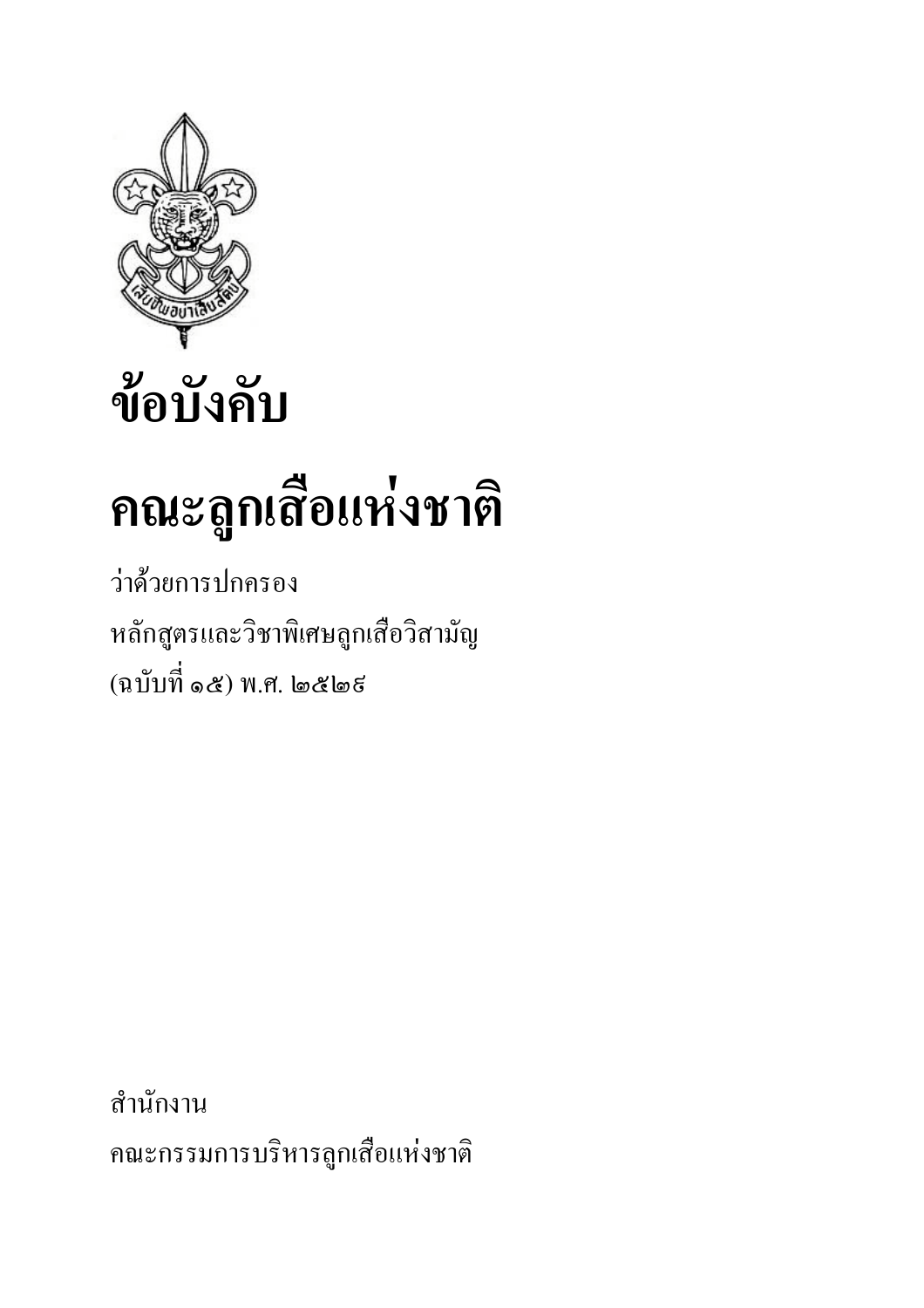

## ข้อบังคับคณะลูกเสื้อแห่งชาติ ว่าด้วย การปกครอง หลักสูตรและวิชาพิเศษลูกเสือวิสามัญ (ฉบับที่ ๑๕) พ.ศ. ๒๕๒ธ

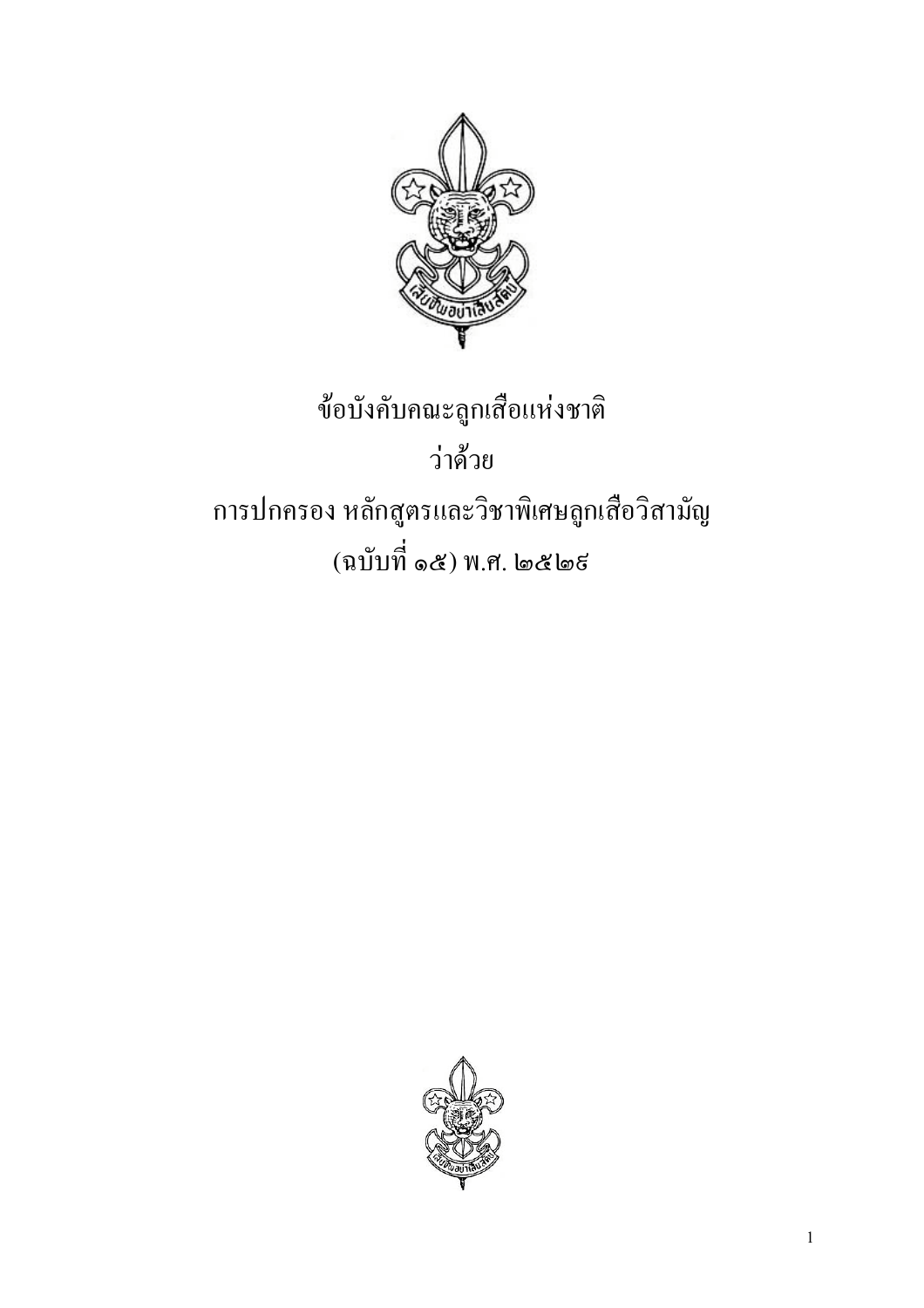#### ข้อบังคับคณะลูกเสื้อแห่งชาติ

ว่าด้วยการปกครอง หลักสูตร และวิชาพิเศษลูกเสื้อวิสามัญ (ฉบับที่ ๑๕ พ.ศ. ๒๕๒ธ

้ เพื่อให้การฝึกอบรมเหมาะสมและเป็นประ โยชน์แก่เยาวชน ในวัยลูกเสือวิสามัญยิ่งขึ้น คณะ กรรมการบริหารลูกเสือแห่งชาติ อาศัยอำนาจตามความในมาตรา ๑๘ (๓) แห่งพระราชบัญญัติลูกเสือ พ.ศ. <u>ไต๕๐๗ จึงออกข้อบังคับแก้ไขเพิ่มเติมข้อบังคับคณะลูกเสือแห่งชาติว่าด้วยการปกครอง หลักสูตร และวิชา</u> พิเศษลกเสือ พ.ศ.๒๕๐ธ ดังต่อไปนี้

้ ข้อ ๑ ข้อบังคับนี้เรียกว่า "ข้อบังคับคณะลกเสือแห่งชาติว่าด้วยการปกครอง หลักสตร และวิชาพิเศษ ลกเสือวิสามัณ (ฉบับที่ ๑๕) พ.ศ.๒๕๒ธ"

ข้อ ๒ ให้ใช้ข้อบังคับนี้ตั้งแต่วันที่ ๑ กรกฎาคม ๒๕๒៩ เป็นต้นไป

ข้อ ๓ ให้ยกเลิกบทบัญญัติว่าด้วยลูกเสือวิสามัญ ตามข้อ ๑๐๔ ถึงข้อ ๑๒๕ กับให้ยกเลิกหลักสูตร และวิชาพิเศษลูกเสือวิสามัญ ตามข้อ ๒๖๑ ถึงข้อ ๒๖๘ แห่งข้อบังคับคณะลูกเสือแห่งชาติ ว่าด้วยการปก ้ครอง หลักสูตร และวิชาพิเศษ พ.ศ.๒๕๐៩ และให้ใช้ข้อบังคับที่แนบท้ายข้อบังคับนี้แทน

ข้อ ๔ ลูกเสือวิสามัญที่ได้รับเครื่องหมายวิชาพิเศษลูกเสือวิสามัญ ตามข้อบังคับเดิมให้มีสิทธิประดับ ้เครื่องหมายนั้นต่อไป

ประกาศ ณ วันที่ ๔ มิถุนายน ๒๕๒៩

(ลงชื่อ)

ชวน หลีกภัย (นายชวน หลีกภัย) รัฐมนตรีว่าการกระทรวงศึกษาธิการ ประธานคณะกรรมการบริหารลกเสือแห่งชาติ

## ิ หลักสูตร และวิชาพิเศษลูกเสือวิสามัญ

#### พ.ศ. โต๕โตธี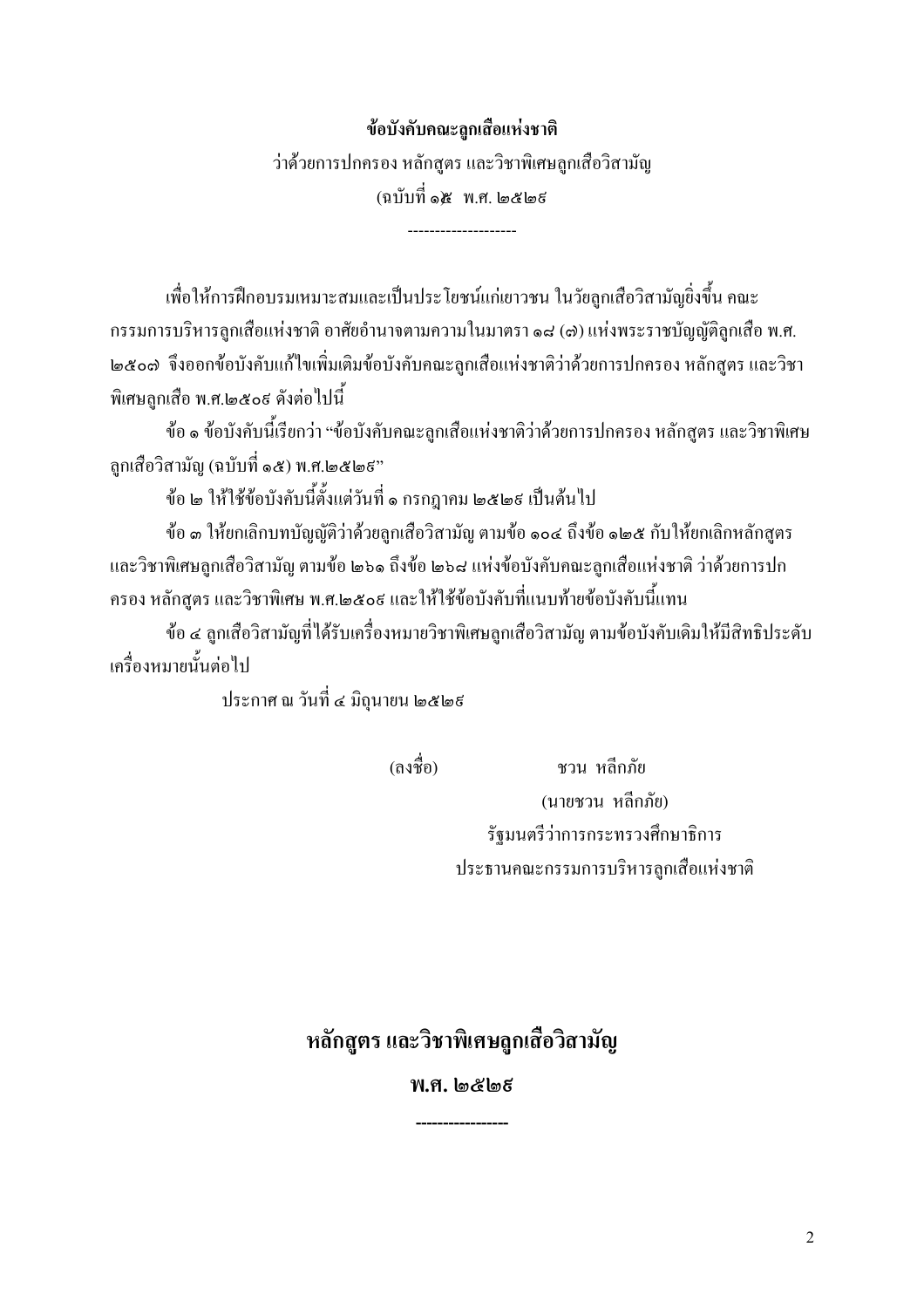#### ๑. การเข้าเป็นลูกเสื้อวิสามัญ

เยาวชนสมัครเข้าเป็นลูกเสือวิสามัญได้ เมื่อมีอายุ ๑๖-๒๕ ปี หรือกำลังเรียนอยู่ในชั้นมัธยมศึกษา ้ตอนปลาย หรือระดับอาชีวศึกษา หรือระดับอดมศึกษา

เยาวชนที่สมัครเข้าเป็นลกเสือวิสามัญจะเคยเป็นลกเสือ หรือไม่เคยเป็นลกเสือมาก่อนเลยก็ได้ โดยเฉพาะเยาวชนที่เป็นสตรี จะสมัครเป็นเนตรนารีวิสามัญ หรือเป็นลกเสือวิสามัญก็ได้ ในข้อบังคับนี้ ทุกแห่งที่มีคำว่าลูกเสือวิสามัญ ให้หมายความรวมถึงเนตรนารีวิสามัญด้วย

#### ๒. กองลกเสื้อวิสามัญ

ึกองลูกเสือวิสามัญแต่ละกองมีลูกเสือวิสามัญ อย่างน้อย ๑๐ คน และไม่เกิน ๔๐ คน ึกองลูกเสือวิสามัญจะแบ่งออกเป็นชุดหรือหมู่ ตามความต้องการก็ได้ และควรมีลูกเสือวิสามัญชุด หรือหมู่ละ ๔-๖ คน รวมทั้งนายหมู่ และรองนายหมู่ด้วย

หมู่ลูกเสือวิสามัญเป็นหน่วยในการจัดกิจกรรมทั้งปวง ในกรณีที่มีกิจกรรมพิเศษ อาจจัดลูกเสือ วิสามัญขึ้นเป็นหน่วยเฉพาะกิจก็ได้

ลูกเสือวิสามัญจะสังกัดกองลูกเสือวิสามัญมากกว่าหนึ่งกองไม่ได้

ึกองลูกเสือวิสามัญอาจจัดเป็นเหล่าสมุทร หรือเหล่าอากาศก็ได้

ึกองลูกเสือวิสามัญอาจจัดตั้งเป็นส่วนหนึ่งของกลุ่มลูกเสือก็ได้ หรือจะจัดตั้งเป็นกองลูกเสือวิสามัญ โดยเฉพาะก็ได้ และถ้ามีจำนวนกองลูกเสือวิสามัญ ตั้งแต่ ๔ กองขึ้นไป ก็ให้จัดเป็นกลุ่มลูกเสือวิสามัญได้

ึการจัดตั้งกองลูกเสือวิสามัญต้องได้รับอนุญาต จากเลขาธิการคณะกรรมการบริหารลูกเสือแห่งชาติ หรือผู้อำนวยการลูกเสือจังหวัดแล้วแต่กรณี และถ้าประสงค์จะรับเยาวชนทั้งชายและหญิง เข้าเป็นลูกเสือ วิสามัญในกองเดียวกันจะต้องรายงานให้เลขาธิการคณะกรรมการบริหารลูกเสือแห่งชาติทราบด้วย

## ... ชั้นของลกเสื้อวิสามัญ

ลูกเสือวิสามัญแบ่งออกเป็น ๒ ชั้นดังนี้

(๑) เตรียมลูกเสือวิสามัญ (ระยะทดลอง)

(๒) ลกเสือวิสามัณ (ต้องใด้เข้าพิธีประจำกองแล้ว)

#### ๔. ผู้กำกับและรองผู้กำกับลูกเสื้อวิสามัญ

ึกองลูกเสือวิสามัญมีผู้กำกับ ๑ คนเป็นหัวหน้า และมีรองผู้กำกับ ๑ คน หรือหลายคนเป็นผู้ช่วย ผู้กำกับและรองผู้กำกับลูกเสือวิสามัญ จะต้องมีคุณสมบัติดังนี้

๔.๑ มีผู้บังคับบัญชาลูกเสื้อตั้งแต่ผู้กำกับกลุ่มขึ้นไป หรือหัวหน้าสถานศึกษารับรองว่า ๔.๑.๑ เป็นผู้มีลักษณะนิสัยดี และมีความประพฤติเรียบร้อยสมควรเป็นตัวอย่างที่ดีได้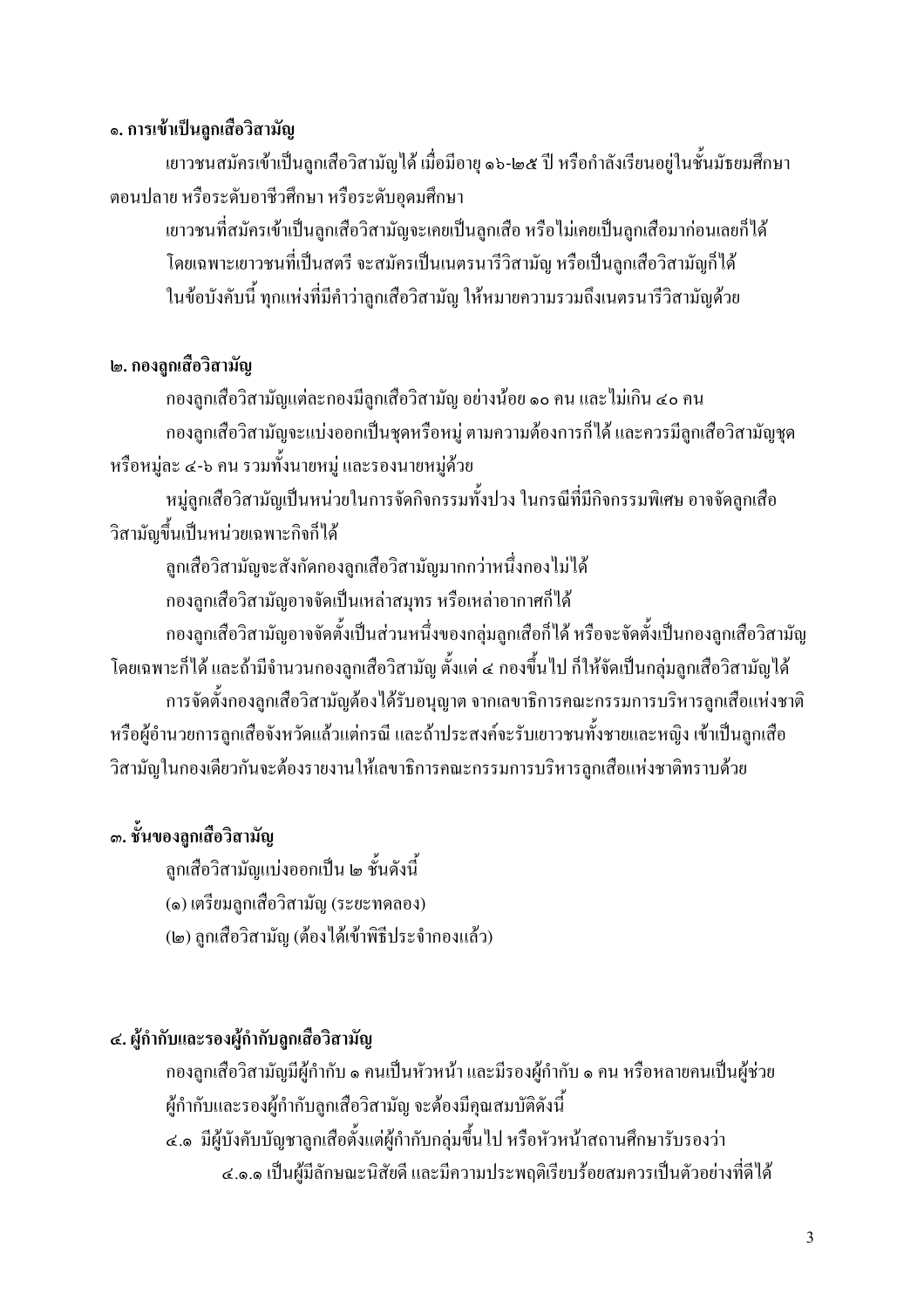๔.๑.๒ เป็นผู้มีศาสนา และปฏิบัติพิธีกรรมทางศาสนา

- ๔.๑.๓ เป็นผ้มือาชีพเป็นหลักจาน และไม่มีโรคซึ่งเป็นที่รังเกียงแก่สังคม
- ๔.๑.๔ เป็นผู้มีความเข้าใจในวัตถุประสงค์ และวิธีการของลูกเสือ ฝักใฝ่สนใจต่อ การลูกเสือ และสมัครใจจะดำรงตำแหน่งทางลูกเสือ
- ๔.๒ ผู้กำกับมือายุไม่ต่ำกว่า ๒๕ ปี, รองผู้กำกับไม่ต่ำกว่า ๒๑ ปี
- ๔.๑ เป็นผู้มีสัญชาติใทยตามกฎหมาย แต่ถ้ามิได้มีสัญชาติใทย ต้องได้รับอนุญาตจาก คณะกรรมการบริหารลูกเสือแห่งชาติก่อน
- ้ ๔.๔ ผู้กำกับต้องผ่านการฝึกอบรมวิชาผู้กำกับลูกเสือวิสามัญ ขั้นความรู้ชั้นสูงมาแล้ว และ รองผู้กำกับต้องผ่านการฝึกอบรมวิชาผู้กำกับลูกเสือวิสามัญ ขั้นความรู้เบื้องต้นมาแล้ว เป็นอย่างน้อย

## ๕. หน้าที่ผู้กำกับลูกเสือวิสามัญ

- ผู้กำกับลูกเสือวิสามัญมีหน้าที่ดังต่อไปนี้ โดยมีรองผู้กำกับเป็นผู้ช่วย
- ๕.๑ ควบคุมดูแลการคำเนินงานของกองกับสอดส่องและชี้แจง แนะนำคณะกรรมการประจำกอง ในการวางแผนงาน และประกอบกิจกรรมต่างๆในวันประชุมประจำสัปดาห์ ทุกสัปดาห์ให้ ดำเบินไปด้วยดี
- ๕.๒ แต่งตั้งนายหมู่โดยหารือลูกเสือในหมู่นั้น และแต่งตั้งรองนายหมู่โดยหารือนายหมู่ของหมู่นั้น อนึ่ง ให้ผู้กำกับแต่งตั้งหัวหน้านายหมู่ ๑ คน และผู้ช่วยหัวหน้านายหมู่ ๑ คน เพื่อให้ทำ หน้าที่ห่วยเหลือในการดำเนินงานของกอง
- ๕.๑ เป็นผู้บังคับบัญชา, คำเนินการฝึกอบรม และรับผิดชอบในเรื่องระเบียบวินัย และการปฏิบัติ งานของกองลกเสื้อของตน
- ๕.๔ เป็นผู้สั่งแต่งตั้งคณะกรรมการประจำกอง และเป็นที่ปรึกษาในการประชุมของคณะกรรมการ ประจำกอง
- ๕.๕ เสนอให้หัวหน้าสถานศึกษาหรือสโมสรลูกเสื้อเป็นผู้คำเนินการสอบวิชาลูกเสื้อวิสามัญ โดย แต่งตั้งกรรมการผู้ทรงคุณวุฒิให้ดำเนินการสอบ และเมื่อดำเนินการสอบเครื่องหมายลูกเสือ โลกหรือเครื่องหมายวิชาพิเศษแล้ว ให้รายงานเลขาธิการคณะกรรมการบริหารลกเสือแห่งชาติ หรือผ้อำนวยการลกเสือจังหวัด แล้วแต่กรณี เพื่อพิจารณาอนมัติและให้ประดับเครื่องหมาย นั้นๆได้

## ้ ๖. คณะกรรมการประจำกองลูกเสือวิสามัญ

ึกณะกรรมการประจำกองลูกเสือวิสามัญ ประกอบด้วยหัวหน้านายหมู่เป็นประธาน ผู้ช่วยหัวหน้า ินายหมู่เป็นรองประธาน กับให้นายหมู่ รองนายหมู่ในกองนั้น เป็นกรรมการแล้วเลือกกันเองเป็นกรรมการ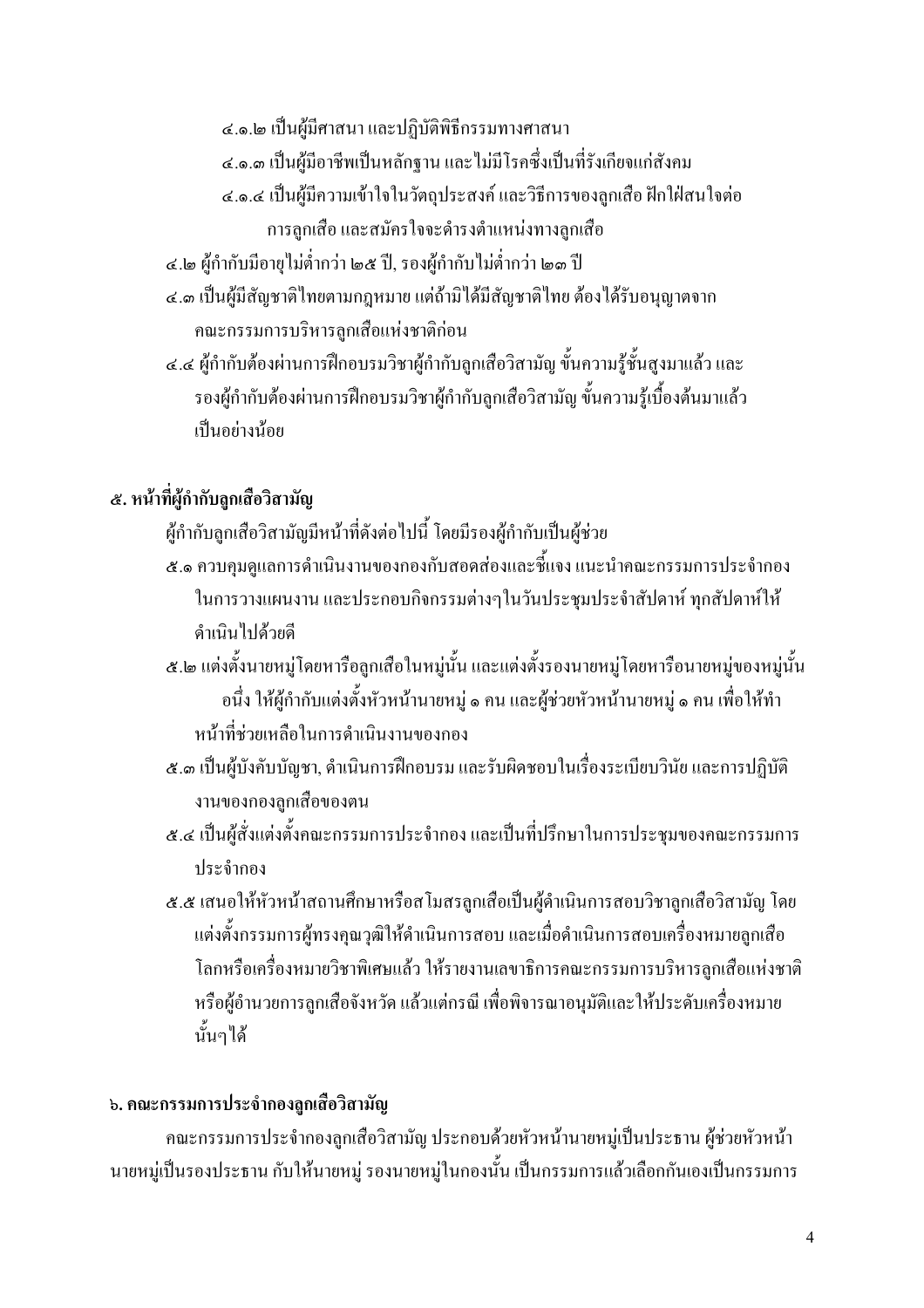้ ฝ่ายต่างๆ เช่น เลขานการ เหรัญญิก ปฏิคม กรรมการกีฬา กรรมการนั้นทนาการ กรรมการกลางฯ และนำ เสนอผู้กำกับพิจารณาอนมัติและสั่งแต่งตั้ง

ึคณะกรรมการประจำกองให้อยู่ในตำแหน่ง ไม่เกิน ๑๒ เคือน ทั้งนี้เพื่อเปิดโอกาสให้ผู้อื่นได้ปฏิบัติ งานในตำแหน่งหัวหน้านายหมู่ ผู้ช่วยหัวหน้านายหมู่ และกรรมการดำเนินงานของกองบ้าง แต่ในบางกรณี ้ที่ประชุมนายหมู่ อาจเสนอให้ผู้กำกับพิจารณาแต่งตั้งคณะกรรมการประจำกองชุดเดิมปฏิบัติหน้าที่ต่อไปอีก หรือจะให้มีการเปลี่ยนแปลงแต่บางตำแหน่งก็ได้

ให้มีการประชุมคณะกรรมการประจำกองอย่างน้อยเดือนละครั้ง ในการประชุม ให้หัวหน้านายหม่า เป็นประธานที่ประชุม ผู้ช่วยหัวหน้านายหมู่ ๑ คนเป็นรองประธาน เลขานุการเป็นผู้จดรายงานการประชุม ส่วนผู้บังคับบัญชาลูกเสือที่เข้าประชุมด้วยให้ทำหน้าที่เป็นที่ปรึกษา

ดณะกรรมการประจำกองมีหน้าที่ดังนี้

- (๑) วางแผนและจัดกิจกรรมในวันประชุมกองประจำสัปดาห์
- (๒) ในกรณีที่มีกิจกรรมพิเศษ อาจพิจารณาแต่งตั้งลูกเสือวิสามัญในกองคนหนึ่งให้เป็น หัวหน้ากิจกรรมนั้น
- (๑) บริหารกิจการภายในกองลูกเสือ
- (๔) รักษาเกียรติของกองลูกเสือ
- (๕) ควบคุมการรับจ่ายเงินของกองลูกเสือ
- (๖) ให้ประธานหรือผู้แทนที่ได้รับมอบหมาย เป็นผู้แทนของกองในการติดต่อกับบุคคลภายนอก
- (๘) จัดให้มีคูหา (Den) ของกอง ขนาดอย่างน้อย ๔x๖ เมตร เพื่อใช้เป็นสถานที่อเนกประสงค์ของกอง
- (๘) คัดเลือกลูกเสือวิสามัญอาวุโส ๑ หรือ๒ คน ที่รอบรู้งานลูกเสือวิสามัญ เพื่อให้ทำหน้าที่พี่เลี้ยง (Sponsor) เตรียมลูกเสือวิสามัญ (Rover Squire) แต่ละคน จนกว่าเตรียมลูกเสือวิสามัญนั้นจะ ผ่านหลักสูตรลูกเสื้อโลก การสำรวจตัวเอง (Vigil) และได้เข้าประจำกอง (Investiture) เป็น ลูกเสือวิสามัญ (Rover Scout) โดยสมบูรณ์

งานสำคัญอย่างหนึ่งของการฝึกอบรมลูกเสือวิสามัญ คือการรับหน้าที่เป็นกรรมการประจำกอง เพื่อ ช่วยคำเนินงานของกอง ภายใต้การนำและควบคุมดูแลของผู้กำกับ

## ี ๗. บทบาทของพี่เลี้ยง

## พี่เลี้ยงบีหบ้าที่ดังบี้

- (๑) เป็นเพื่อนที่ดีหรือเป็นพี่ที่มีความปรารถนาดีต่อเตรียมลูกเสือวิสามัญใหม่ ซึ่งเปรียบเสมือนน้อง และอาจจะยังไม่เข้าใจว่าควรปฏิบัติหรือบำเพ็ญตนอย่างไรในกองลูกเสือวิสามัญ
- (๒) เป็นตัวอย่างที่ดีแก่เตรียมลูกเสือวิสามัญใหม่ในเรื่องต่างๆ โดยทั่วไป
- (๑) ช่วยเหลือชี้แจงแนะนำเตรียมลูกเสือวิสามัญในเรื่องธรรมเนียมประเพณีของกอง
- (๔) ช่วยเหลือชี้แจงแนะนำเตรียมลูกเสือวิสามัญในการฝึกอบรมตามหลักสูตรเครื่องหมาย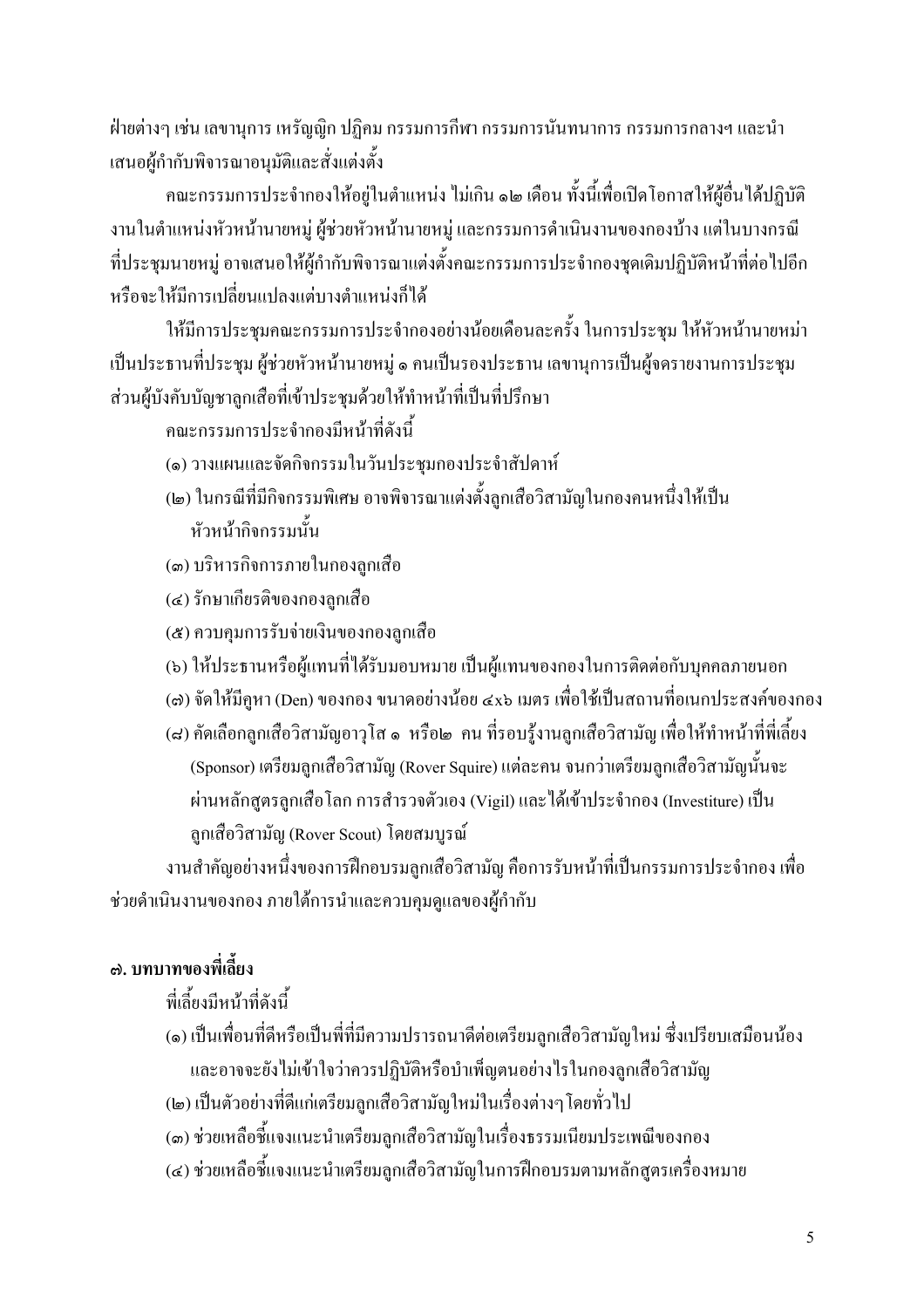ลกเสือโลก

(๕) เป็นผู้มีบทบาทสำคัญในพิธีเข้าประจำกองของเตรียมลกเสือวิสามัญที่ตนได้รับมอบหมาย ให้เป็นพี่เลี้ยง

ผู้ที่ได้รับมอบหมายให้ทำหน้าที่พี่เลี้ยงเตรียมลูกเสือวิสามัญใหม่ ควรถือว่าเป็นงานที่มีเกียรติ และ ้ควรปฏิบัติหน้าที่ตามที่ได้รับมอบหมายอย่างจริงจัง นอกจากนั้น การรับหน้าที่นี้ยังมีประโยชน์แก่ตัวพี่เลี้ยง เอง คือเท่ากับเป็นการฝึกอบรมในเรื่องการเป็นผู้นำตามตัวอย่าง นอกจากนั้น ยังเป็นการช่วยเหลืองานของ ึกองลูกเสือวิสามัญ ในการฝึกอบรมเตรียมลูกเสือวิสามัญให้มีคุณภาพ และเป็นกำลังของกองต่อไปอีกด้วย

ลูกเสือวิสามัญทุกคนในกอง ควรมีโอกาสได้รับมอบหมายให้ทำหน้าที่พี่เลี้ยงอย่างน้อยครั้งหนึ่งใน โอกาสอันสมควร

้สำหรับกองที่ตั้งใหม่ ย่อมไม่มีลูกเสือวิสามัญอาวุโสซึ่งจะทำหน้าที่เป็นพี่เลี้ยง ในกรณีเช่นนี้ควร ้มอบหมายให้รองผู้กำกับทำหน้าที่เป็นพี่เลี้ยง หรือเป็นที่ปรึกษาของเตรียมลูกเสือวิสามัญใหม่ ซึ่งอาจจะมี ้จำบวบหลายคนก็ได้

## ุการฝึกอบรมถูกเสื้อวิสามัญ

การฝึกอบรมลูกเสือวิสามัญ มี ๔ อย่างดังนี้ คือ

(๑) การฝึกอบรมร่วมกันทั้งกอง เพื่อเป็นการส่งเสริม การพัฒนาลูกเสือวิสามัญ ในเรื่องสติปัญญา จิตใจ ศีลธรรม การสังคมและอื่นๆควรมีการฝึกอบรมร่วมกันทั้งกอง โดยให้ลูกเสือวิสามัญและ เตรียมลูกเสือวิสามัญทุกคน ประกอบกิจกรรมต่างๆในวันประชุมประจำสัปดาห์ ตามที่คณะ ้กรรมการประจำกองเป็นผู้วางแผนและกำหนดไว้ล่วงหน้า เป็นเวลาอย่างน้อย ๑ เดือน ด้วย ความเห็นชอบของผู้กำกับ และที่ประชุมลูกเสือวิสามัญ

้ลูกเสือวิสามัญรวมทั้งเตรียมลูกเสือวิสามัญ ควรมีกำหนดการฝึกอบรมร่วมกันทั้งกองดัง ึกล่าวข้างต้น คนละหนึ่งชุดพร้อมทั้งกำหนดวัน เวลา และสถานที่ประชุมประจำสัปดาห์ด้วย การฝึกอบรมร่วมกันทั้งกองนี้มีประโยชน์มาก ทำให้ลูกเสือวิสามัญเกิดความสนใจและ สนุกยิ่งขึ้น ในการเข้ามาเป็นลูกเสือวิสามัญ เพราะเป็นกิจกรรมของเขา ที่เขาได้ช่วยกันจัดขึ้น และเพื่อประโยชน์ของเขาเอง

- (๒) การฝึกอบรมเพื่อรับเครื่องหมายลูกเสือโลก สำหรับเตรียมลูกเสือวิสามัญซึ่งควรจะสอบได้ ภายในระยะเวลาไม่เกิน ๖ เดือน นับแต่วันสมัคร
- (๑) การฝึกอบรมเพื่อรับเครื่องหมายวิชาพิเศษลูกเสือวิสามัญ สำหรับผู้ที่ผ่านการฝึกอบรมตาม หลักสตรเครื่องหมายลกเสือโลกมาแล้ว และได้เข้าพิธีประจำกองแล้ว
- (๔) ให้ถือว่าการรับหน้าที่ในคณะกรรมการประจำกอง หรือพี่เลี้ยงเป็นการฝึกอบรมที่สำคัญส่วนหนึ่ง ของการฝึกอบรมลูกเสือวิสามัญ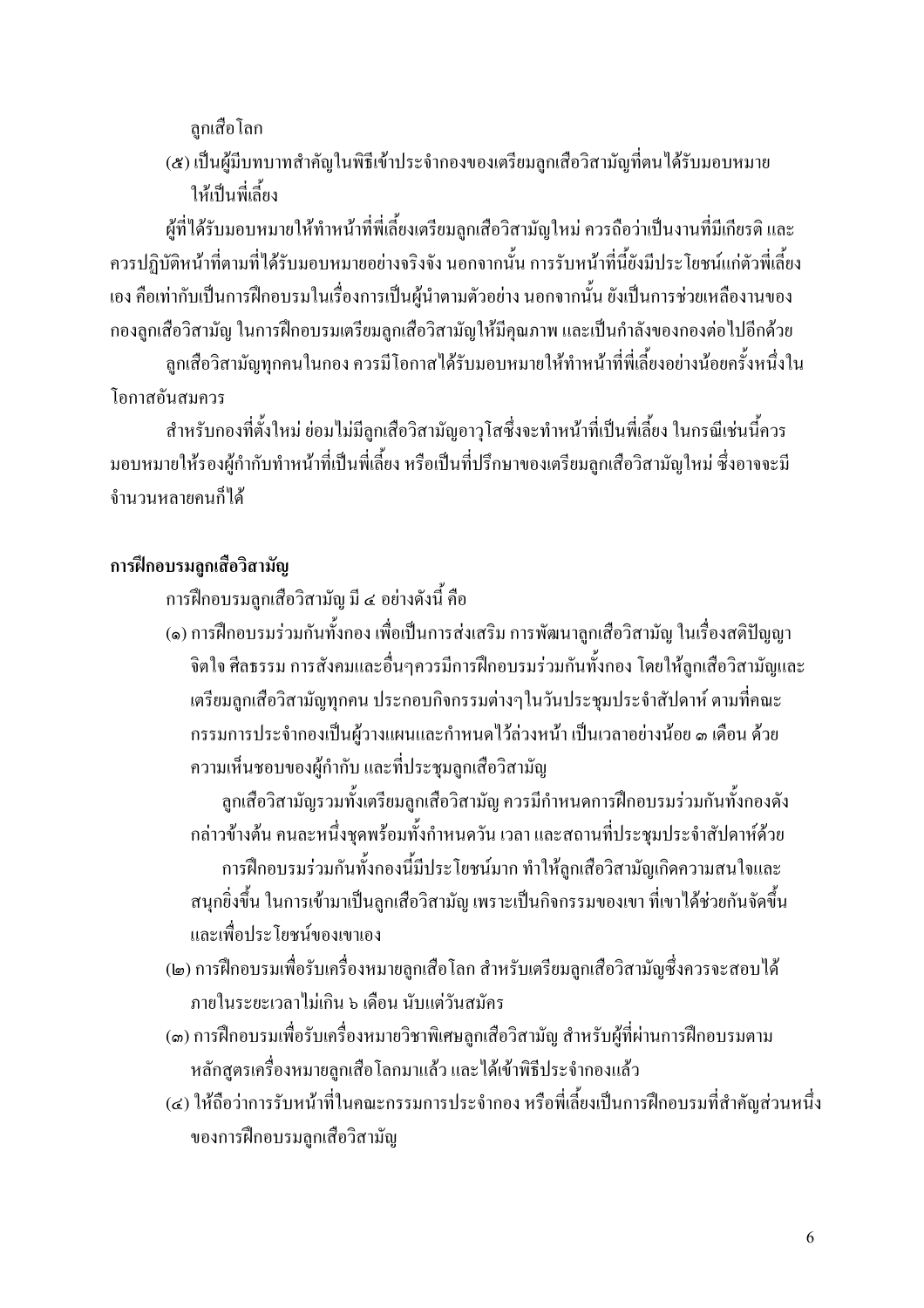หมวค ๑ การฝึกอบรมร่วมกันทั้งกอง Collective Training

การประกอบกิจกรรมร่วมกันทั้งกองนี้ มีเรื่องที่จะทำได้มากมายหลายอย่าง ตามความคิดและความ ต้องการของกองลูกเสือวิสามัญ เช่น

(๑) การฝึกอบรมด้วยกัน (Training Together)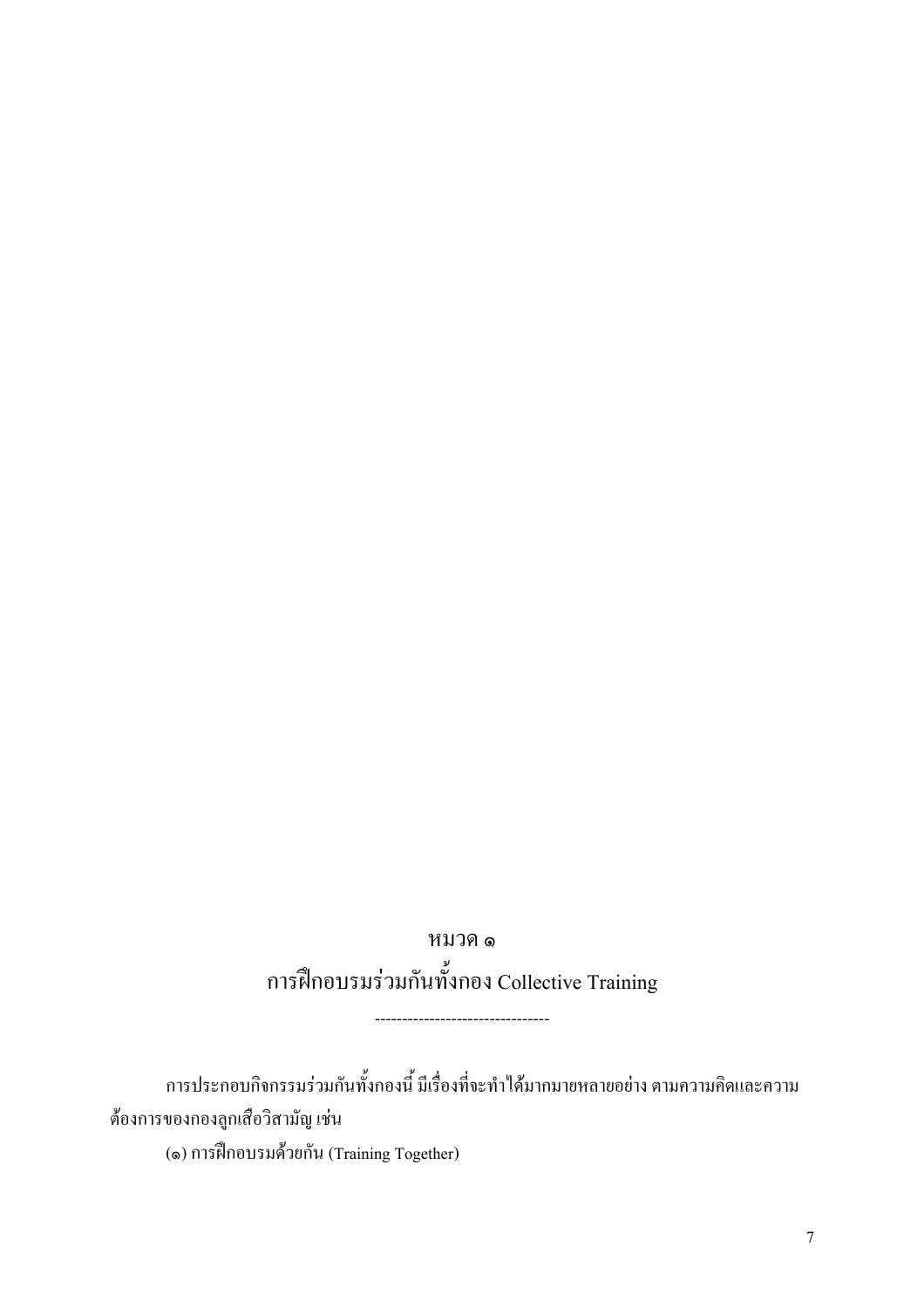- ๑.๑ ถกเสือวิสามัญอาจสมัครเข้ารับการฝึกอบรมวิชาผ้กำกับลกเสือขั้นความร้ทั่วไป และ ้ขั้นความร้เบื้องต้นของการลกเสือทั้ง ๔ ประเภท คือ ลกเสือสำรอง. ลกเสือสามัณ. ลูกเสื้อสามัญรุ่นใหญ่ และลูกเสื้อวิสามัญ
- ๑.๒ ฝึกอบรมในการปฏิบัติกิจกรรมพื้นฐานของลูกเสือ เช่น การเดินทางไกล, การอยู่ค่าย ้ พักแรม, การบุกเบิก, การสำรวจ, การบำเพ็ญประโยชน์เพื่อนส่วนรวม, การนิยมชีวิต ึกลางแจ้ง, การเล่นกีฬา, การปฏิบัติตามคำปฏิญาณและกฎของลูกเสือ และ โดย ้เฉพาะลูกเสือวิสามัญจะต้องพยายามยึดมั่น และปฏิบัติตามคติพจน์ของลูกเสือวิสามัญ ้คือ "บริการ" อย่างจริงใจ
- ๑.๓ ฝึกอบรมในเรื่องสำคัญต่างๆที่เยาวชนในวัยลูกเสือวิสามัญควรรู้ เช่น ว่ายน้ำเป็น, ึการปฐมพยาบาลในระดับความรู้ชั้นสูง, การขับขี่รถจักรยานและรถจักรยานยนต์, ึการขับขี่รถยนต์, การขับเรือยนต์, ยิงปืนเป็น, ถ่ายรูปเป็น, รู้จักการช่างไฟฟ้าและ ้ คอมพิวเตอร์เบื้องต้น, ร้จักใช้และสามารถแก้เครื่องวิทยและเครื่องโทรทัศน์ที่มีข้อ บกพร่องเล็กน้อยได้

(๒) การทำสิ่งของต่างๆด้วยกัน (Making Thing Together)

ใด้แก่การจัดทำและทดลองใช้อุปกรณ์สำหรับการอยู่ค่ายพักแรมและการบุกเบิก เช่น การทำสะพานเชือก หรือบันไดเชือก, ที่พักแรม ฯลฯ

การทำแผนที่, หุ่นจำลอง

ึการทำที่หุงต้มอาหาร, การครัว, การจัดโต๊ะอาหาร และการรับประทานอาหารด้วยกัน การเตรียมการแสดงสำหรับการชุมนุมรอบกองไฟ

ึการทำสิ่งของต่างๆด้วยกันตามโครงการ เช่น การก่อสร้างและจัดถูหาลูกเสือวิสามัญ การสร้างศาลาที่พักคนเดินทาง, การต่อเรือ, การสร้างและจัดเรือนเพาะชำ ฯลฯ

(๑) การเรียนรู้ค้วยกัน (Learning Together)

เรื่องนี้ได้แก่การเชิญผู้ทรงคุณวุฒิมาบรรยาย หรือเล่าเรื่องต่างๆที่ลูกเสือวิสามัญสนใจ เช่น การอาชีพ งานอดิเรก

การศาสนา วัฒนธรรม และงานประจำปี

้การต่างประเทศ โดยเฉพาะประเทศที่มีการเกี่ยวข้องกับประเทศไทย

การปกครองระบอบประชาธิปไตยโดยมีพระมหากษัตริย์เป็นประมุข และเรื่องราวเกี่ยวกับ พรรคการเมืองต่างๆ

้ความรู้เรื่องเมืองไทย บุคคล และสถานที่สำคัญ

งานของหน่วยราชการ องค์การ และบริษัทต่างๆ

(๔) การ ไปเยือนสถานที่ต่างๆด้วยกัน (Going Places Together)

เช่น การไปเยือนพิพิธภัณฑ์ ท้องฟ้าจำลอง วัควาอาราม และสถานที่สำคัญ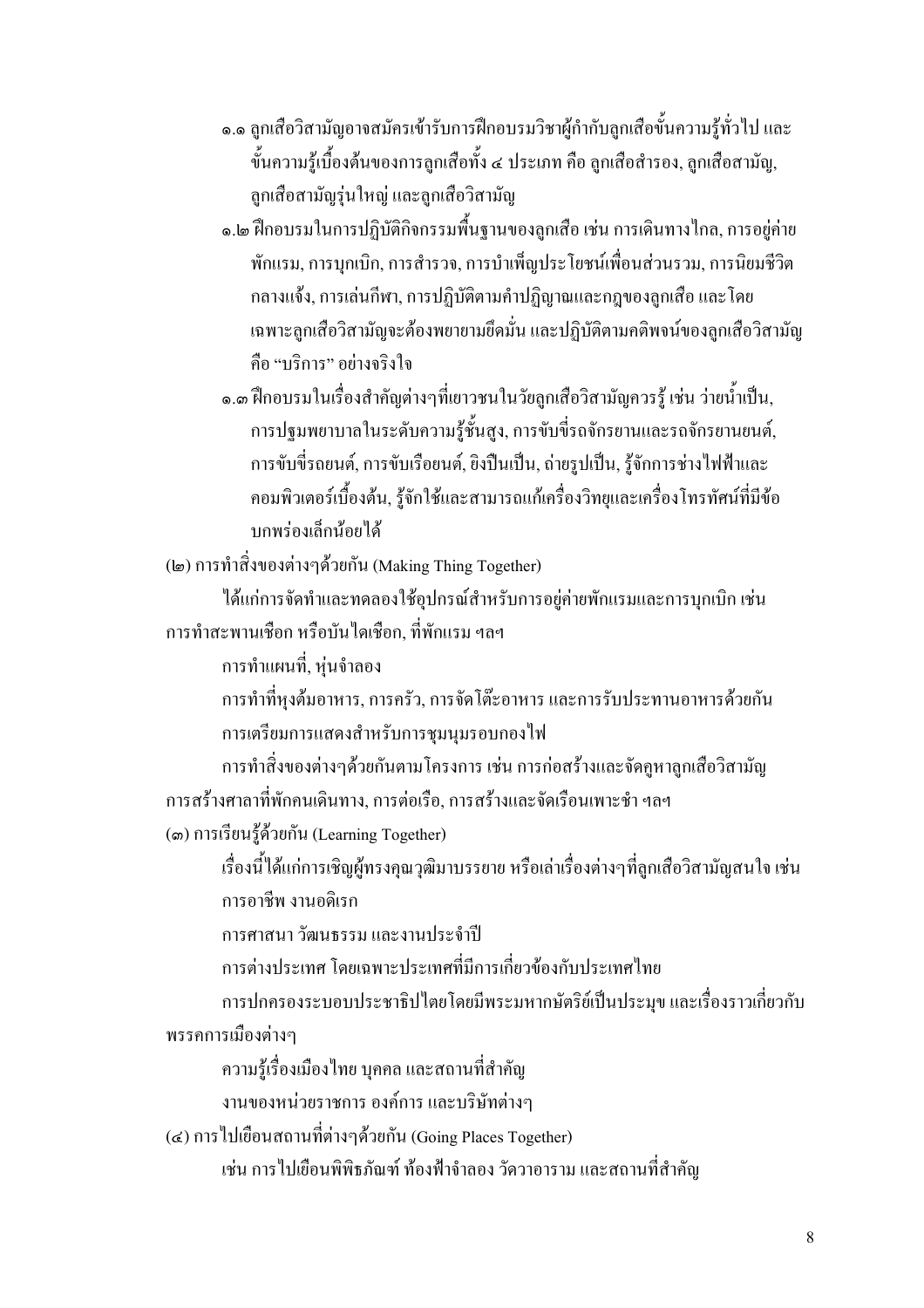โรงพิมพ์ สำนักงานหนังสือพิมพ์ โรงงานผลิตสินค้าต่างๆ เช่น อาหาร เสื้อผ้า ยารักษาโรค เครื่องดื่ม เครื่องปั้นดินเผา ิสถานีตำรวจ การพิจารณาคดีของศาลสถิตยุติธรรม เรือนจำ ึการไปต่างจังหวัดเพื่อเป็นการพักผ่อน และศึกษาหาความรู้ (๕) การช่วยเหลือประชาชนด้วยกัน (Helping People Together) ได้แก่การช่วยเหลือองค์การกุศลด้วยประการต่างๆ เช่น การจัดสถานที่ การรักษาการ การรับเงินบริจาค ้การช่วยเหลือในการจราจร เช่น การช่วยให้คนเดินข้ามถนน การข้ามทางม้าลาย การช่วยทำความสะอาดวัด การกำจัดผักตบหวา การช่วยกันคนมิให้รุกล้ำที่หวงห้าม การช่วยเหลือผู้ประสบอัคคีภัย การช่วยเหลือเด็ก สตรี คนพิการและคนชรา การบริจาคโลหิตให้แก่โรงพยาบาล การมีส่วนร่วมในโครงการพัฒนาชุมชนของท้องถิ่น

## หมวด 1๓ ้เครื่องหมายลูกเสื้อโลก

## ลักษณะเครื่องหมาย



เป็นรูปวงกลม ขนาดเส้นผ่าศูนย์กลาง ๔.๑ ซม.ตามแบบ มีตรา เครื่องหมายหัวลูกศรสีขาวบนพื้นสีม่วง ล้อมรอบด้วยเชือกสีขาวเป็นรูป วงกลมผูกเป็นเงื่อนพิรอดอยู่เบื้องล่าง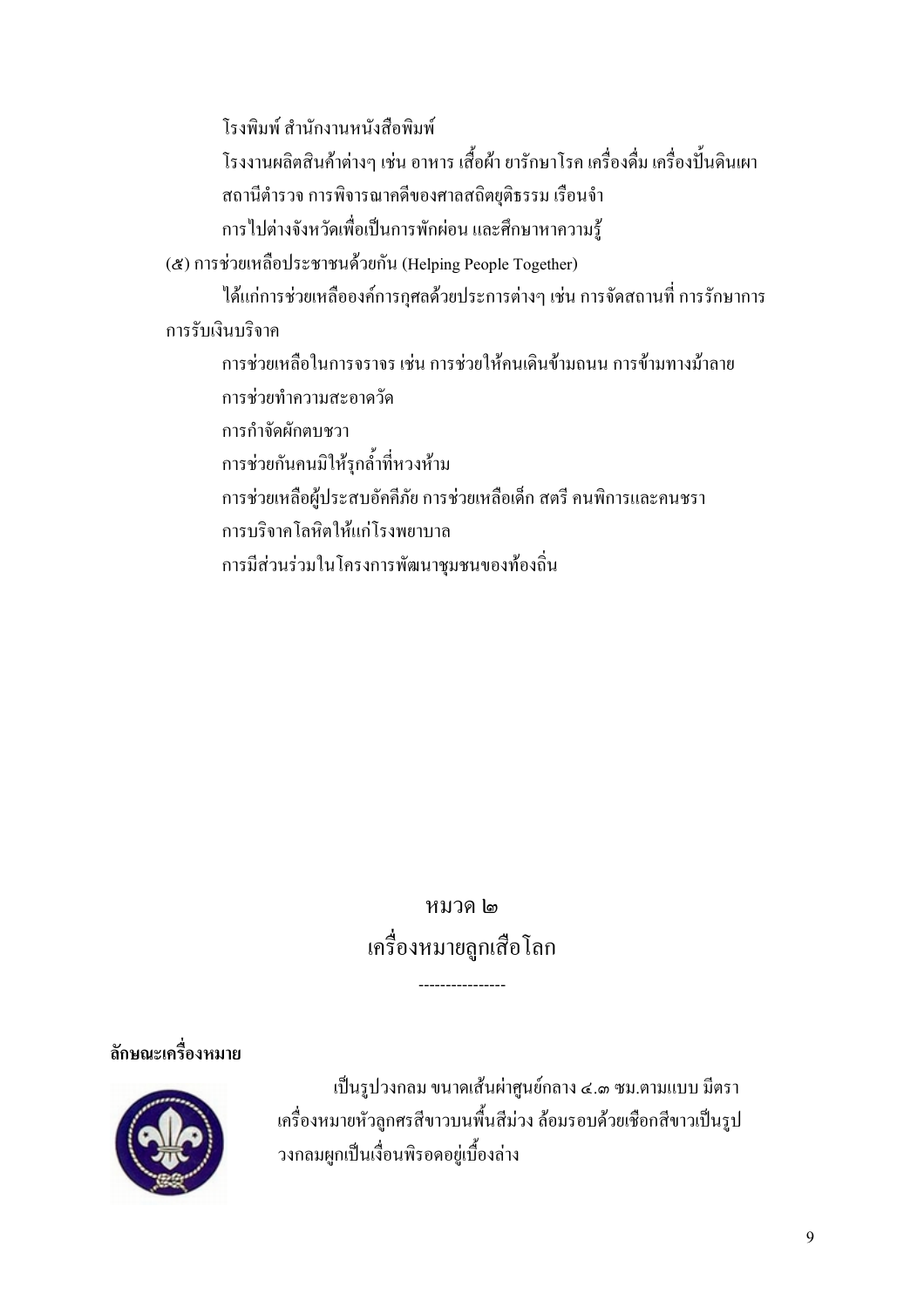เครื่องหมายนี้เป็นเครื่องหมายลูกเสือสามัญรุ่นใหญ่ และลูกเสือวิสามัญ ีที่ได้ผ่านการทดสอบตามหลักสตรแล้ว และติดที่กึ่งกลางกระเป๋าเสื้อข้างซ้าย

#### หลักสตร

๑. แสดงว่าเข้าใจเรื่องราวต่อไปนี้พอสมควร

๑.๑ กิจการของคณะลกเสือแห่งชาติ

๑.๒ กิจการของคณะลูกเสื้อโลกและความสัมพันธ์ระหว่างลูกเสื้อนานาชาติ

๑.๓ บทบาทของตนเองในฐานะที่เป็นลูกเสือวิสามัญ

๒. เข้าใจ ยอมรับและปฏิบัติตามคำปฏิญาณและกฎของลูกเสืออย่างผู้ใหญ่

ี ๑. เข้าใจเรื่องระเบียบแถวและปฏิบัติตามหนังสือคู่มือการฝึกระเบียบแถวลูกเสือของสำนักงาน ึคณะกรรมการบริหารลูกเสือแห่งชาติ

ี่๔. กางและรื้อเต็นท์ที่พักแรมในเวลากลางคืนกับลูกเสือวิสามัญอีกคนหนึ่ง

ี ๕. สาธิตการบรรจุเครื่องหลังอย่างถูกต้อง สำหรับการเดินทางไกลไปพักแรมค้างคืน

ึ ๖. ก่อและจุดไฟกลางแจ้ง แล้วปรุงอาหารอย่างเพียงพอสำหรับ ๒ คน

ี ๗. สามารถอ่านและใช้แผนที่ เข็มทิศ และรู้จักบริเวณที่ตนอยู่ โดยพิจารณาจากเข็มทิศและ สิ่งแวดล้อมที่มองเห็บด้วยตาเปล่า

ี ๘. สามารถผูกและรู้จักประโยชน์เงื่อน ๑๐ เงื่อน ต่อไปนี้ คือ เงื่อนพิรอค, เงื่อนขัดสมาธิ, เงื่อนผูกกระหวัดไม้, เงื่อนบ่วงสายธนู, เงื่อนตะกรุดเบ็ด, เงื่อนประมง, เงื่อนผูกซุง, เงื่อนผูกรั้ง, เงื่อนปมตาไก่ และการผูกแน่น (ผูกทแยง ผูกกากบาท ผูกประกบ)

่ ៩. รู้วิธีปฏิบัติเกี่ยวกับการปฐมพยาบาล ในเรื่องต่อไปนี้ คือ บาดแผลธรรมดา ถูกไฟไหม้ น้ำร้อนลวก เป็นลม งูกัด แมงมุมกัด แมลงกัดต่อย ผิวหนังถลอก และเท้าแพลง

๑๐. รู้เรื่องที่พึงระมัคระวังเพื่อความปลอคภัยทั่วไป เกี่ยวกับกิจกรรมของลูกเสือวิสามัญ

## หมวด ๓

## ้เครื่องหมายวิชาพิเศษลูกเสือวิสามัญ

้วิชาพิเศษลูกเสือวิสามัญ มี ๑๑ วิชา ดังต่อไปนี้

ข้อ ๑ วิชาการลูกเสือ

## หลักสูตร

(๑) ใค้รับการฝึกอบรมวิชาผู้กำกับลูกเสื้อขั้นความรู้เบื้องต้น ประเภทลูกเสื้อสำรอง หรือลกเสือสามัญอย่างใดอย่างหนึ่ง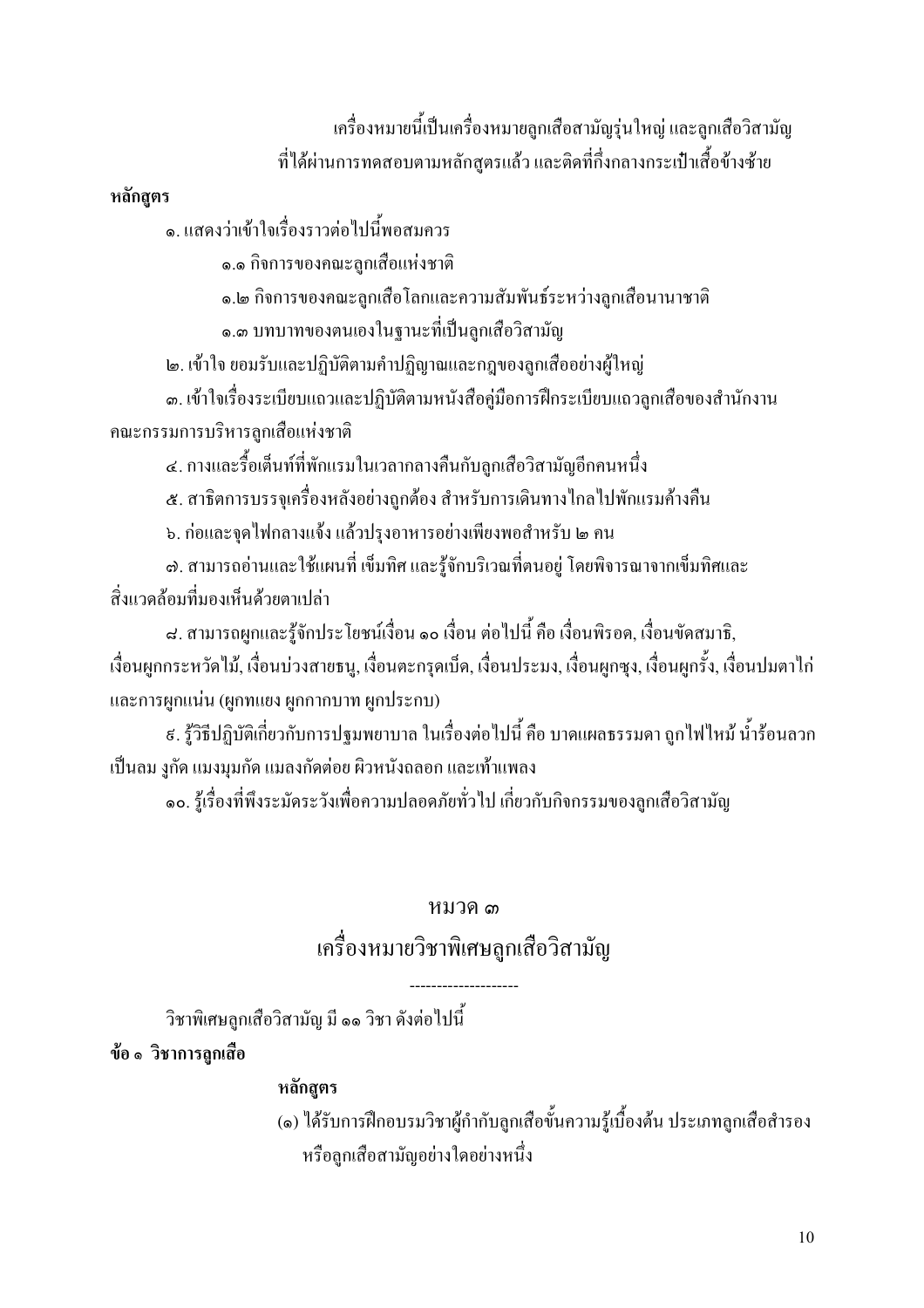(๒) ใด้ทดลองปฏิบัติหน้าที่ผ้กำกับลกเสือสำรองหรือลกเสือสามัณ ในกองลกเสือ ้เป็นที่พอใจของผู้กำกับลกเสือในกองนั้นๆเป็นเวลาไม่น้อยกว่า ๑ เคือน

#### ข้อ ๒ เดินทางใกลและอย่ค่ายพักแรม

#### หลักสตร

(๑) เดินทางไกลไปกับลูกเสือวิสามัญเป็นเวลา ๔ วันติดต่อกัน (อยู่ที่ค่ายพักแรม ๑ คืน) หรือทางไกลไปกับลูกเสือวิสามัญ ๒ ครั้ง แต่ละครั้งใช้เวลา ๔๘ ชั่วโมง โดยอย่ค่ายพักแรม ๒ คืน ไม่นับเวลาเดินทางไปและกลับ การเดินทางไกล ้ดังกล่าว ลูกเสื้อจัดการเองโดยตลอด ทั้งนี้ ด้วยความเห็นชอบของผู้กำกับ ลูกเสือวิสามัญ การเดินทางใกลและแรมคืน ต้องใด้มาตรฐานสูง ้การเดินทางไกล จะไปทางบก หรือทางน้ำภายในประเทศ หรือ ต่างประเทศก็ได้

้ต้องแสดงว่าในการเดินทางต้องใช้ความอดทน การพึ่งตนเอง ความกิด ้ริเริ่ม ความมานะและการเป็นผู้นำ กับต้องทำสมุดปูมรายงานการเดินทางขึ้น ต่อผู้กำกับลูกเสือวิสามัญด้วย

#### ข้อ ๑ วิชาโครงการ

#### หลักสูตร

(๑) เลือกวางโครงการและสละเวลาทำงานตามโครงการอย่างน้อย ๖ เดือน และ บันทึกกิจกรรมต่างๆไว้ด้วย

ให้เสนอรายงานความก้าวหน้าตามโครงการต่อผู้กำกับลูกเสือวิสามัญ ้อย่างน้อย๑ ครั้ง พร้อมทั้งบันทึกกิจกรรมต่างๆ และอาจเสนอแผนภมิแผนที่ ประกอบด้วยก็ได้

(๒) โครงการหมายถึงงานที่จัดทำขึ้นเองโดยใช้ทักษะ มีผลใช้ประโยชน์ใด้ ลูกเสือเป็นผู้เลือกเอง ลูกเสือเลือกเรื่องใดจะต้องใด้รับความเห็นชอบจากผู้กำกับลูกเสือวิสามัญก่อน (๑) เมื่อลูกเสือได้ปฏิบัติสำเร็จตามโครงการแล้ว ให้แสดงผลงานว่าได้มาตรฐานและเป็นที่พอใจผู้กำกับ ลกเสือวิสามัญ

ข้อ ๔ วิชาบริการ

หลักสตร (๑) ทำหน้าที่พี่เลี้ยงของลูกเสือวิสามัญที่เข้าใหม่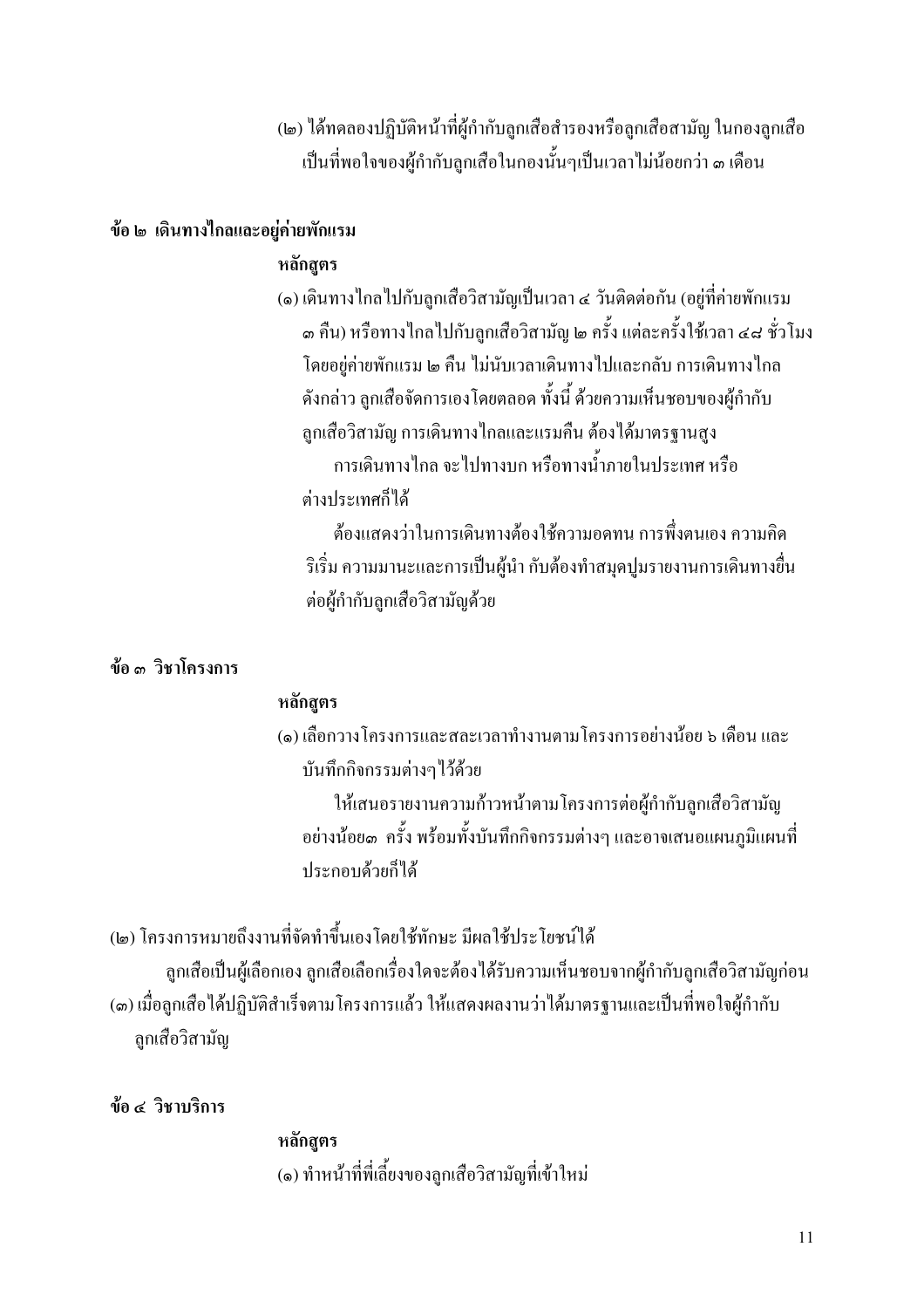## (๒) ทำหน้าที่เป็นกรรมการของกอง

(๑) บำเพ็ญประโยชน์ต่อกองลกเสือของตนไม่น้อยกว่า ๕ ครั้ง

(๔) บำเพ็ญประ โยชน์ต่อกองลูกเสืออื่น ไม่น้อยกว่า ๖ ครั้ง

(๕) บำเพ็ญประโยชน์ต่อชมชนไม่น้อยกว่า ๓ ครั้ง

#### ข้อ ๕ วิชาผู้ฝึกสอน

#### หลักสตร

- (๑) ผ่านการฝึกอบรมขั้นความรู้เบื้องต้น (B.T.C.) ประเภทใดประเภทหนึ่งของ หลักสูตรลูกเสื้อสำรอง สามัญ สามัญรุ่นใหญ่
- (๒) สามารถทำการสอนวิชาลูกเสือตามประเภทที่ตนรับการอบรมมาแล้ว ้อย่างน้อย๒ วิชา
- (๑) ใค้ทำการสอนเป็นที่พอใจของผู้กำกับกองนั้นๆ เป็นเวลา ๑ เคือน โดยให้สอน ้อย่างน้อยเด วิชา วิชากะ ๓ ครั้ง

#### ข้อ ๖ วิชายิงปืน

#### หลักสูตร

- (๑) รู้จักกฎแห่งความปลอดภัยเกี่ยวแก่การยิงปืนว่าต้องมาก่อนอื่นใด รู้จัก ส่วนต่างๆของปืนและวิธีใช้ การรักษาและการทำความสะอาด
- (๒) แสดงเป้าตามกำหนดที่ยิงได้ด้วยตนเองภายใน ๖ สัปดาห์ที่แล้ว สำหรับการ ทดสอบได้ทำแต้มไม่น้อยกว่าที่กำหนดไว้ เป้าที่ยิงจะต้องได้รับการรับรองจาก ผู้สอนตามที่ได้รับแต่งตั้งไว้

(๑) ภาคปฏิบัติการยิงปืน ใช้ปืนยาวอัดลม และปืนไรเฟิลลูกกรด

ึก. ปืนยาวอัคลม ระยะยิง ๒๕ ฟุต ท่ายิง ท่านอน ท่านั่ง ท่าคุกเข่า ท่ายืน ใช้เป้ามาตรฐานของ เอ็น.อาร์.เอ. ชนิดเป้าละ ๕ ตาวัว ยิงตาวัวละ ๕ นัด รวมยิงท่าละ ๒๕ บัด กำหนดเวลายิงบัดละ ๑ นาที

การตัดสิน โดยนับเป้าตาวัวที่ได้แต้มต่ำที่สุดและแต้มต่ำสุดของ แต่ละเป๋าตาวัวต้องไม่ต่ำกว่า

| ๑. ท่านอน     | ๔๐ แต้ม |
|---------------|---------|
| ๒. ท่านั่ง    | ด๕แต้ม  |
| ๑. ท่าคุกเข่า | ด๕แต้ม  |
| ี ๔. ท่าขืน   | ดo แต้ม |

ึ่ง. ปืนไรเฟิลลูกกรด ระยะยิง ๕๐ ฟุต ท่ายิง ท่านอน ท่านั่ง ท่าคุกเข่า ท่ายืน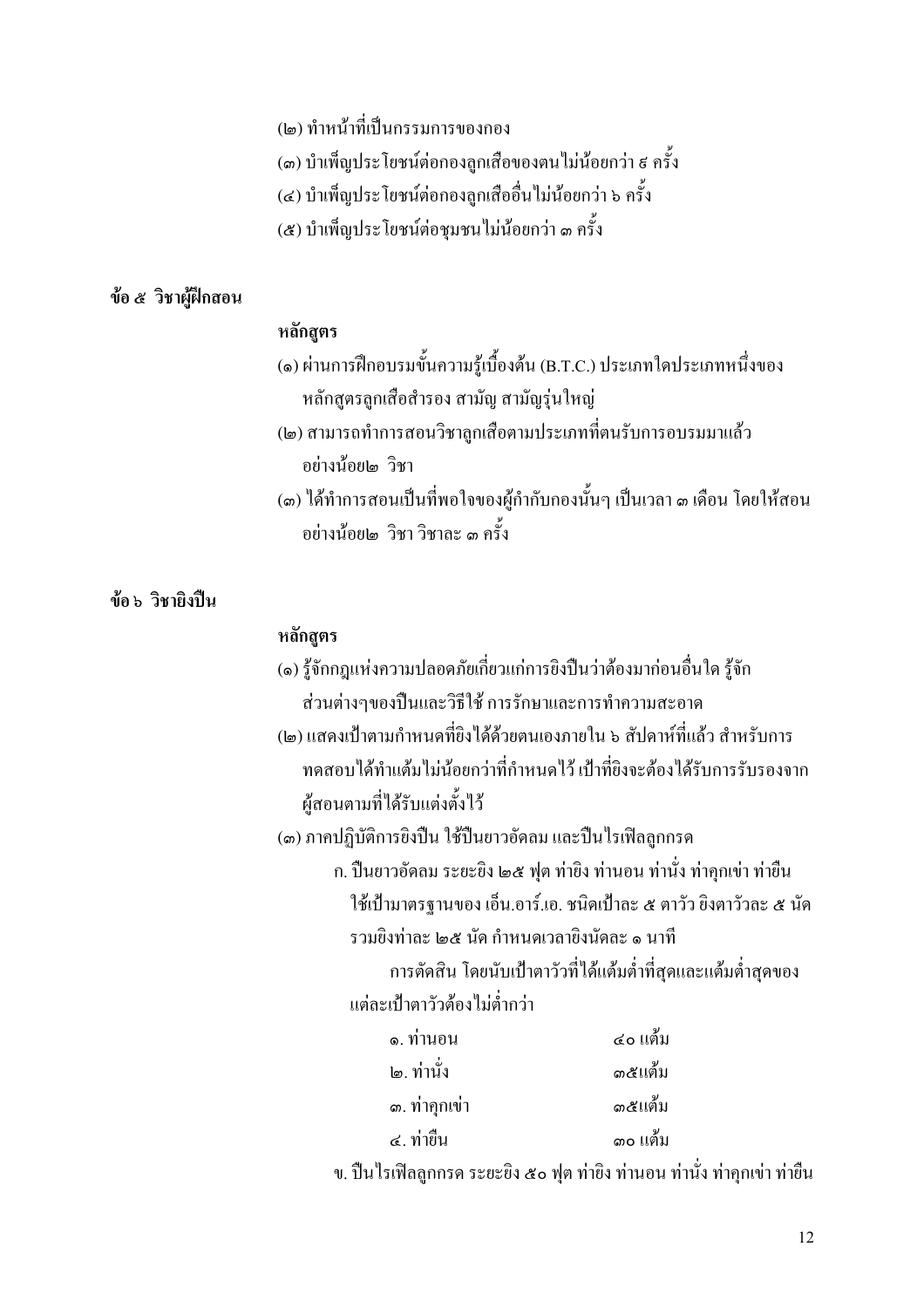ใช้เป้ามาตรฐานของ เอ็น.อาร์.เอ. ชนิดเป้าละ ๕ ตาวัว ยิงตาวัวละ ๒ นัด รวมยิงท่าละ ๑๐ นัด กำหนดเวลายิงนัดละ ๑ นาที ึการตัดสิน โดยนับเป้าตาวัวที่ได้แต้มต่ำที่สุดและแต้มต่ำสุดของ แต่ละเป๋าตาวัวต้องไม่ต่ำกว่า ุ ด่าบอบ ค5 แต้ม  $\frac{1}{2}$  $\overline{\mathcal{L}}$ 

| l๑. 11 I I J  | อ๔ แตม   |
|---------------|----------|
| ๑. ท่าคุกเข่า | ๑๔ แต้ม  |
| ี ๔. ท่ายืน   | ิ๑๒ แต้ม |

หมายเหตุ การยิง ต้องยิงตามลำดับท่า

(๔) ลักษณะปืนที่ใช้ในภาคปฏิบัติ

ึก. ปืนที่ใช้ห้ามติดศูนย์กล้อง

ข. การบรรจุกระสุน ใช้บรรจุยิงทีละ ๑ นัด

(๕) ต้องทำการสอบข้อเขียน ได้ไม่ต่ำกว่า ๘๐% และภาคปฏิบัติได้แต้มไม่ต่ำกว่า ที่กำหนดไว้

ข้อ ๗ วิชาศิลปประยุกต์

#### หลักสูตร

ให้เลือกปฏิบัติ ๕ ข้อ ใน ៩ ข้อ จนเป็นที่พอใจของผู้กำกับลูกเสือวิสามัญ (๑) สามารถออกแบบตัวอักษรชนิดต่างๆ ที่ใช้ในงานพาณิชยศิลป์ ตามความ เหมาะสมของการโฆษณา ประกอบการใช้สีถ้านวน ๒ ภาพ ตามขนาดและ ข้อความตามที่ผู้กำกับกำหนด

- (๒) สามารถออกแบบปกหนังสือ และปกงานพิมพ์ต่างๆ จำนวน ๒ ภาพ ตามขนาดและข้อความตามที่ ผู้กำกับกำหนด
- (๑) สามารถเขียนภาพประกอบเรื่อง ตามจินตนาการและความรู้สึกด้วยวิธีการต่างๆและเครื่องมือต่างๆเช่น ดินสอ สี เมจิก ฯลฯ จำนวน ๒ ภาพ ตามขนาดที่ผ้กำกับกำหนด
- (๔) สามารถเขียนภาพการ์ตูนเกี่ยวกับลูกเสื้อด้วยลายเส้น สีเดียวและหลายสี อย่างละ ๑ ภาพ ตามขนาดที่ ผู้กำกับกำหนด
- (๕) สามารถออกแบบเครื่องหมาย สัญลักษณ์ สื่อความหมาย หรือรูปแบบประกอบตัวอักษร ที่เกี่ยวกับ ลูกเสือหรือเอกลักษณ์ของไทยจำนวน ๒ ภาพ ตามขนาดที่ผู้กำกับกำหนด
- (๖) สามารถสร้างรูปจำลอง การจัดตกแต่งสวนและบริเวณ โดยสร้างความสัมพันธ์ระหว่างวัสดุและสิ่งของ เพื่อนำมาตกแต่ง ปฏิบัติการขนาดเล็ก ตามที่ผู้กำกับกำหนด
- (๘) สามารถประยุกต์งานหัตถกรรมพื้นบ้าน หรือเครื่องใช้สอยในครัวเรือนให้เกิดความเหมาะสมกับสังคม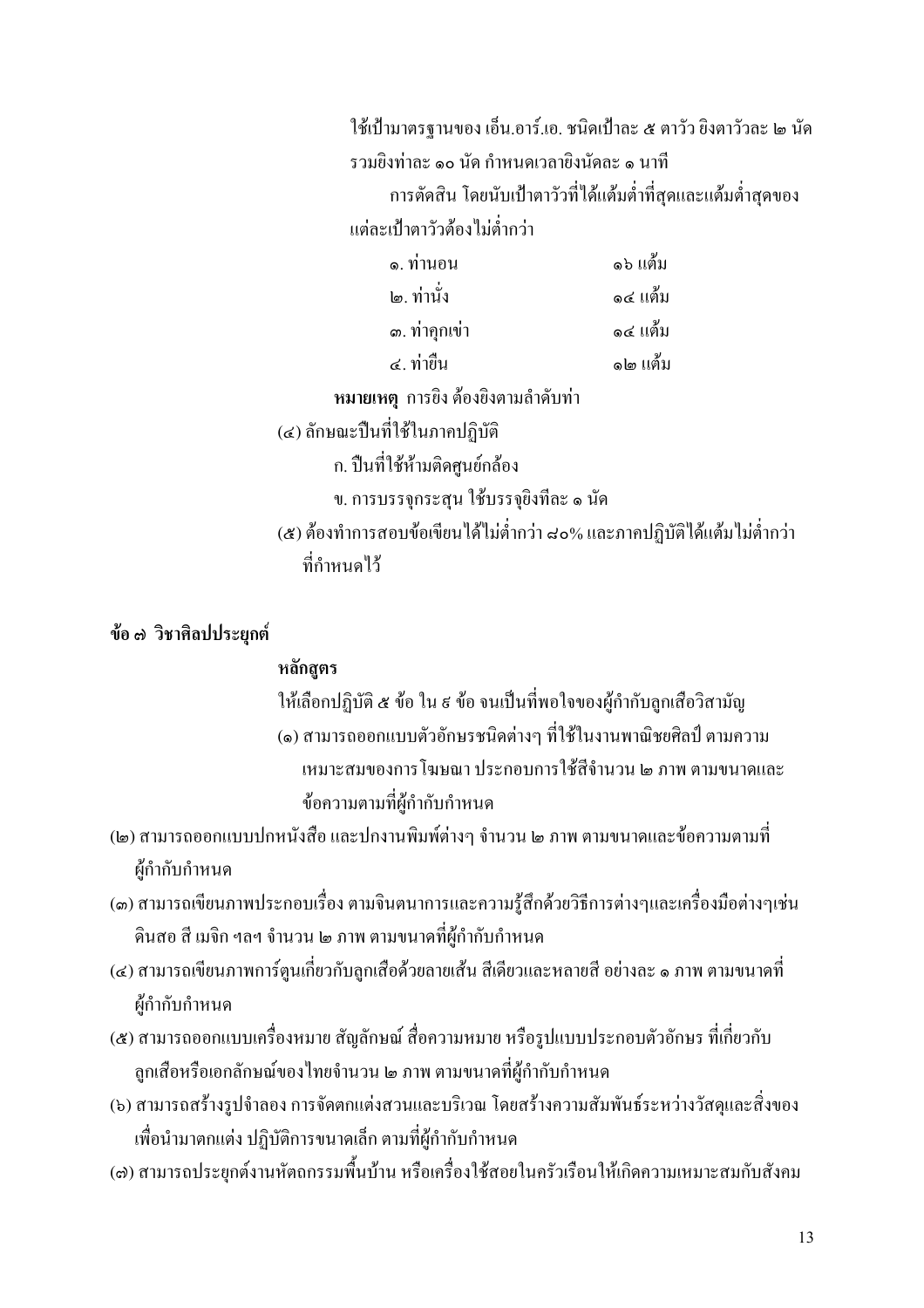้ปัจจบัน ตามที่ผ้กำกับกำหนด

- (๘) สามารถปื้น ทำแม่พิมพ์ชิ้น และแม่พิมพ์ทุบ และการหล่อด้วยปูนปลาสเตอร์ เป็นเครื่องเล่น เครื่องประดับอาคารบ้านเรือน ได้จำนวน ๒ ชิ้น ด้วยแม่พิมพ์ทุบ ๑ ชิ้น และแม่พิมพ์๑ ชิ้นตามที่ผู้กำกับ กำหบด
- (ส) สามารถทำภาพพิมพ์โดยการออกแบบ งานพิมพ์ แม่พิมพ์ การพิมพ์แม่พิมพ์ใน้ การพิมพ์แม่พิมพ์ผ้าใหม ้เทคนิคการทำแม่พิมพ์ด้วยน้ำยาไวแสง การถ่ายด้วยแสงแดด สปอทไลท์และแสงนีออนอย่างใด อย่างหนึ่ง๑ ชิ้น ตามขนาดและสีที่ผู้กำกับกำหนด

## ข้อ ๘ วิชาปฐมพยาบาล

#### หลักสูตร

- (๑) รู้และสามารถปฏิบัติตามหลักทั่วไปของการปฐมพยาบาลและข้อควรจำกัด ของการปฐมพยาบาล
- (๒) รู้และสามารถสาธิตเรื่องต่อไปนี้
	- วิธีการห้ามเลือด
	- วิธีแก้ไขอาการงัน (Shock)
	- วิธีการช่วยหายใจ หรือผายปอด นวดหัวใจ
	- วิธีการขน เคลื่อนย้ายผู้ป่วย หรือผู้บาดเจ็บ
	- รู้จักอาการของเรื่องกระดูกหักในส่วนต่างๆของร่างกาย
	- วิธีแก้บาดแผกบีพิน
- (๑) เรียนรู้ถึงโรคบางชนิดที่พบบ่อยๆในการเข้าค่ายพักแรมงานชุมนุมและยาที่ใช้ในการรักษาอย่างสังเขป (๔) การทดสอบวิชาปฐมพยาบาล ให้มีภาคปฏิบัติและทดสอบด้วย คือ สามารถปฏิบัติได้ สาธิตได้ จนเป็น ที่พอใจของคณะกรรมการสอบ

## ข้อ ส วิชาอิเล็กทรอนิกส์

## หลักสตร

- (๑) สามารถเขียนวงจรเครื่องรับวิทยุ เอฟ.เอ็ม, อย่างง่ายและจัดทำเป็น แผ่นวงจรพิมพ์ (Printed Circuit) กับใส่อุปกรณ์ทุกอย่างให้เข้าที่ ครบถ้วน และใช้เครื่องรับวิทยุที่สร้างขึ้นนั้นอย่างได้ผล
- (๒) มีความรู้เกี่ยวกับอุปกรณ์ที่เรียกว่า Integrated Circuit (IC.) และสามารถ นำไปใช้งานในเครื่องรับวิทย หรือเครื่องอปกรณ์ทางอิเล็กทรอนิกส์ อย่างน้อย๑ อย่าง

(๑) สามารถติดตั้งเสาอากาศโทรทัศน์ เพื่อใช้กับเครื่องรับโทรทัศน์ขาวดำ และสี โดยให้รับสัญญาณภาพได้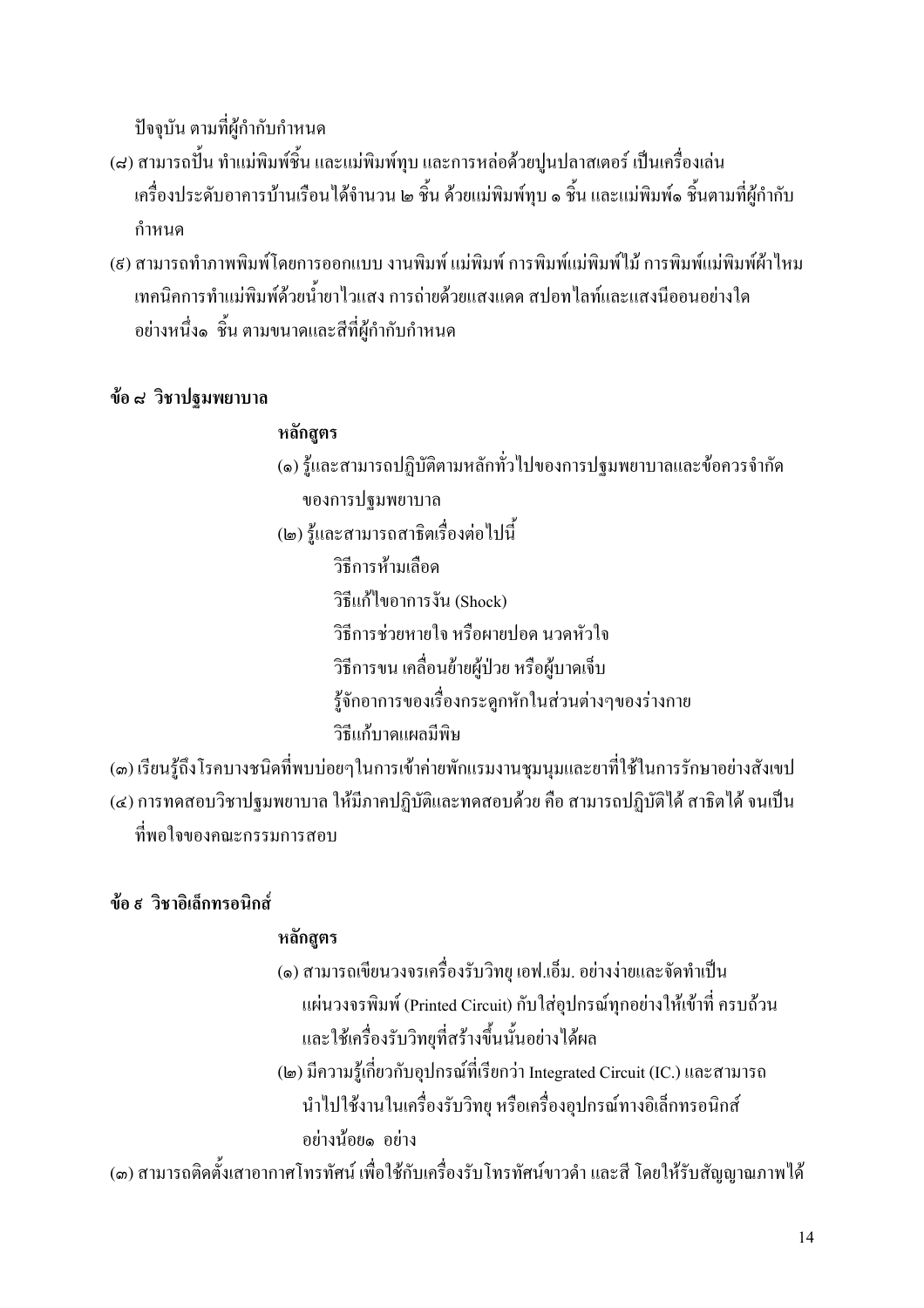อย่างมีประสิทธิภาพทกสถานี

## ข้อ ๑๐ วิชาสังคมสงเคราะห์

#### หลักสตร

มีความร้และสามารถช้าแจงเรื่องราวตามหัวข้อต่อไปนี้ได้ดีพอสมควร

(๑) ปัญหาสังคม

(๒) ความร้เบื้องต้นเกี่ยวกับกรมประชาสงเคราะห์และการสังคมสงเคราะห์

(๑) การสร้างความสัมพันธ์กับผ้รับการสงเคราะห์

(๔) บทบาทและหน้าที่ของงานประชาสงเคราะห์

(๕) การสงเคราะห์เด็กและบุคคลวัยรุ่น

(๖) การสงเคราะห์ครอบครัวคนชรา คนพิการ คนขอทาน และคนไร้ที่พึ่ง

(๗) การสงเคราะห์ผู้ประสบภัย

(๘) องค์การสังคมสงเคราะห์เอกชนกับงานสงเคราะห์ผู้ประสบภัย

(ธ) การออกหน่วยช่วยเหลือผู้ประสบภัย

(๑๐) บทบาทและหน้าที่ของลูกเสือในการสงเคราะห์ผู้ประสบภัย อัคคีภัย อุทกภัยและวาตภัย

(๑๑) การจัดที่พักชั่วคราวสำหรับผู้ประสบภัย

(๑๒) การรับบริจาคสิ่งของเหลือใช้สำหรับผู้ประสบภัย

## ข้อ ๑๑ วิชาขับรถยนต์

## หลักสูตร

(๑) มีความรู้ ความสามารถในเรื่องต่อไปนี้

- ก. ขับรถยนต์ได้
- ึง. ซ่อมเครื่องหรือข้อบกพร่องเล็กน้อย และเปลี่ยนยางรถยนต์ได้
- (๒) สามารถผ่านการทดสอบและได้รับใบขับขี่รถยนต์จากกองทะเบียนกรมตำรวจ

(๑) รู้จักและสามารถปฏิบัติตามกฎจราจรได้

## ข้อ ๑๒ เครื่องหมายวชิราวุธ

## หลักสูตร

(๑) ใค้รับเครื่องหมายวิชาพิเศษถูกเสือวิสามัญอย่างน้อย ๕ วิชา

- (๒) ผู้กำกับลูกเสือ หรือรองผู้กำกับลูกเสือวิสามัญ รับรองว่าเป็นผู้คำเนินชีวิต แบบลูกเสื้อและปฏิบัติตามคติพจน์ว่า "บริการ" โดยเคร่งครัด
- (๑) เลขาธิการคณะกรรมการบริหารลูกเสื้อแห่งชาติ ผู้อำนวยการลูกเสื้อจังหวัด